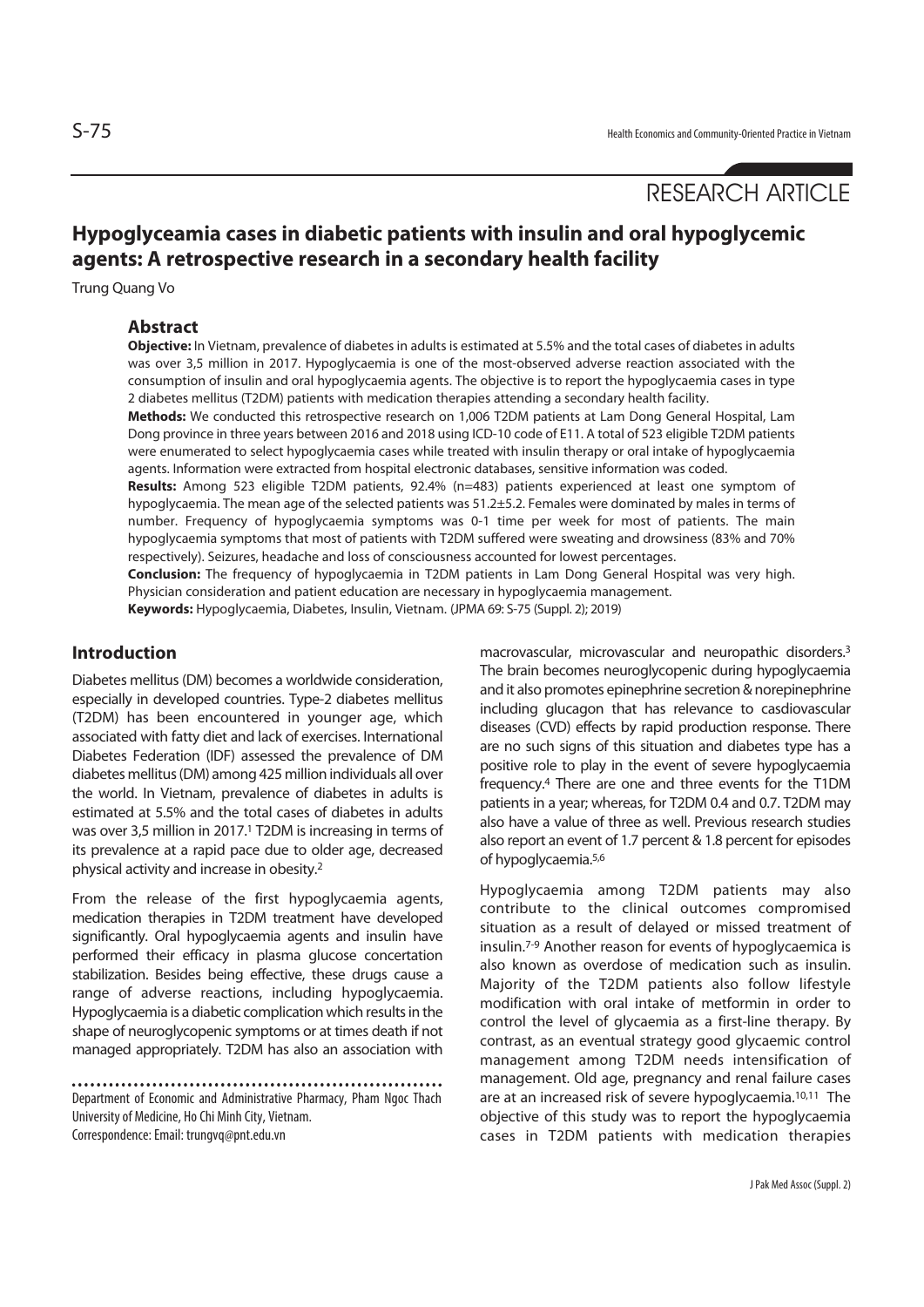Health Economics and Community-Oriented Practice in Vietnam  $S$ 

attending a secondary health facility.

### **Patients and Methods**

A retrospective study was conducted using an electronic database at Lam Dong General Hospital, Lam Dong province during the three-year period between 2016 and 2018.

Lam Dong General Hospital is a secondary governmental hospital serving both the urban and rural population in the highland area of central southern Vietnam. The hospital has a capacity of 700 beds with 658 staffs, including 124 physicians, 267 nurses and 267 healthcare staffs (unpublished data).

Recorded information from 2016 to 2018 was extracted from the hospital electronic database using International Classification of Diseases Tenth Version (ICD-10).12 A total of 1,006 patients with the ICD-10 code of E11 was enrolled. Outpatients; patients who do not comply with the treatment protocol and voluntarily discontinued treatment; those with unclear or missing medical record information; patients with hepatic failure, excessive alcoholism, renal failure or cardiac failure, were excluded. Of these, 523 patients' information was reviewed one by one to include the patients who suffered from hypoglycaemia when treated with insulin or oral hypoglycaemic agents (OHA) or combined therapies. In the end, 483 patients who fulfilled the entire criteria were included in this study. Symtomatic hypoglycaemia is defined among patients with diabetes as the decrease of blood glucose level below 3.3 mmol/L (60 mg/dL).13

**Statistical Analysis:** All statistical analyses were performed using Microsoft Excel 2016. Descriptive statistics (frequency, percentage, mean and standard deviation) were used to summarize data on demographic characteristics; duration and frequency of hypoglycemic symptoms; and prevalence of hypoglycemic symptoms among T2DM patients.

This research protocol was approved by the Lam Dong General Hospital, Lam Dong province. Sensitivity information was coded to insure the anonymity. The whole data was used for research purposes only.

### **Results**

After screening based on included and excluded criteria aforementioned, there were 483 patients chosen among



Figure-1: (A) Duration of hypoglycaemic symptoms (years)\*. (B) Frequency of hypoglycaemic symptoms (times per week).

\*Note: duration of hypoglycaemic symptoms is the time interval from the first to the latest point of time that patients suffered from any of hypoglycaemic symptoms; data presented as percentage.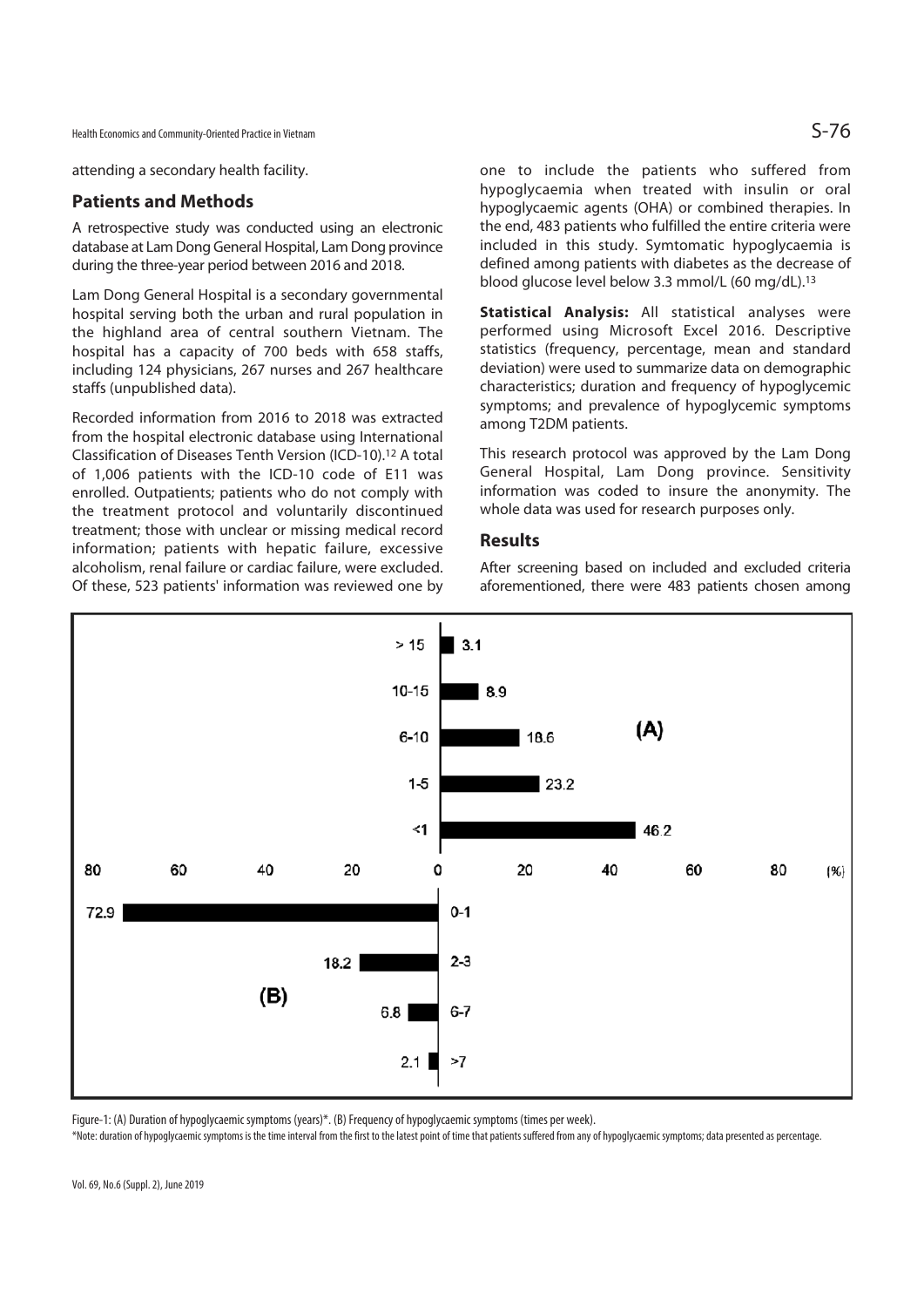Table-1: Demographic characteristics of 483 T2DM patients with hypoglycaemia [n, %].

| Patients' characteristics               | n         | $\frac{0}{6}$ | Patients' characteristics  | n        | $\frac{0}{6}$ |
|-----------------------------------------|-----------|---------------|----------------------------|----------|---------------|
| Age (years)                             |           |               | Duration of T2DM (years)   |          |               |
| Mean (SD)                               | 52.1(5.2) |               | Mean (SD)                  | 9.3(2.7) |               |
| $\leq 30$                               | 8         | 1.7           | $1 - 5$                    | 94       | 19.5          |
| $31 - 40$                               | 75        | 15.5          | $6 - 10$                   | 291      | 60.2          |
| $41 - 50$                               | 135       | 28.0          | $10 - 15$                  | 71       | 14.7          |
| $51 - 60$                               | 166       | 34.4          | >15                        | 27       | 5.6           |
| $\geq$ 60                               | 99        | 20.4          | Cause of hypoglycaemia     |          |               |
| Gender                                  |           |               | <b>OHAs</b>                | 156      | 32.3          |
| Male                                    | 278       | 57.6          | Insulin                    | 87       | 18.0          |
| Female                                  | 205       | 42.4          | LOA                        | 14       | 2.9           |
| Marital status                          |           |               | $Insulin + LOA$            | 56       | 11.6          |
| Married                                 | 398       | 82.4          | OAHs + LOA                 | 43       | 8.9           |
| <b>Unmarried</b>                        | 85        | 17.6          | $OHAs + Insulin$           | 65       | 13.5          |
| Family income <sup>(1)</sup>            |           |               | Unkonwn                    | 62       | 12.8          |
| $< 1\,$                                 | 70        | 14.5          | Complications              |          |               |
| $1 - 2$                                 | 316       | 65.4          | With complication(s)       | 102      | 21.1          |
| $\geq$ 2                                | 97        | 20.1          | Without complication       | 381      | 78.9          |
| Adequate income or not                  |           |               | Smoking                    |          |               |
| Yes                                     | 387       | 80.1          | Yes                        | 76       | 15.7          |
| No                                      | 96        | 19.9          | N <sub>o</sub>             | 235      | 48.7          |
| <b>Educational status</b>               |           |               | Used to                    | 56       | 11.6          |
| Illiterate                              | 17        | 3.5           | Unkonwn                    | 116      | 24.0          |
| Primary                                 | 34        | 7.0           | Alcohol consumption        |          |               |
| Secondary                               | 68        | 14.1          | Yes                        | 109      | 22.6          |
| Intermediate                            | 98        | 20.3          | N <sub>o</sub>             | 288      | 59.6          |
| Graduation                              | 241       | 49.9          | Used to                    | 51       | 10.6          |
| Post-Graduation                         | 25        | 5.2           | Unkonwn                    | 35       | 7.2           |
| BMI <sup>(2)</sup> (kg/m <sup>2</sup> ) |           |               | HbA1c                      |          |               |
| < 18.5                                  | 57        | 11.8          | Mean (SD)                  | 7.3(1.6) |               |
| $18.5 - 23.0$                           | 245       | 50.7          | Awareness of hypoglycaemia |          |               |
| $\geq$ 23.0                             | 181       | 37.5          | Yes                        | 337      | 69.8          |
| No                                      | 146       | 30.2          |                            |          |               |

Notes:(1): GDP per capita per month; 195.26 USD; (2): BMI = Weight (kg)÷{[Height x Height (m2)}

Abbreviations: BMI, Body Mass Index; T2DM, Type 2 Diabetes Mellitus; SD, Standard Deviation; OHAs, Oral Hypoglycemic Agents; LOA, Loss Of Appetite.



which most were between the age of 51 to 59 years (mean: 51.2±5.2) and the percentage of males was slightly higher (57.6% vs 42.4%). Nearly half of participants were in the normal range of BMI (Body Mass Index). Participants with no complications had a diabetes duration of 9.3 years with a HbA1c between 5.7 to 8.9. Hypoglycaemia, was related to OHAs (oral hypoglycemics agents) in one-third patients 156 (32.3%), followed by insulin 87 (18%) and the combination of insulin and OHAs 65 (13.5%). Approximately 337 (70%) patients affirmed that they could

Figure-2: Prevalence of hypoglycaemic symptoms among patients with T2DM in Vietnam (2016-2018, n=483).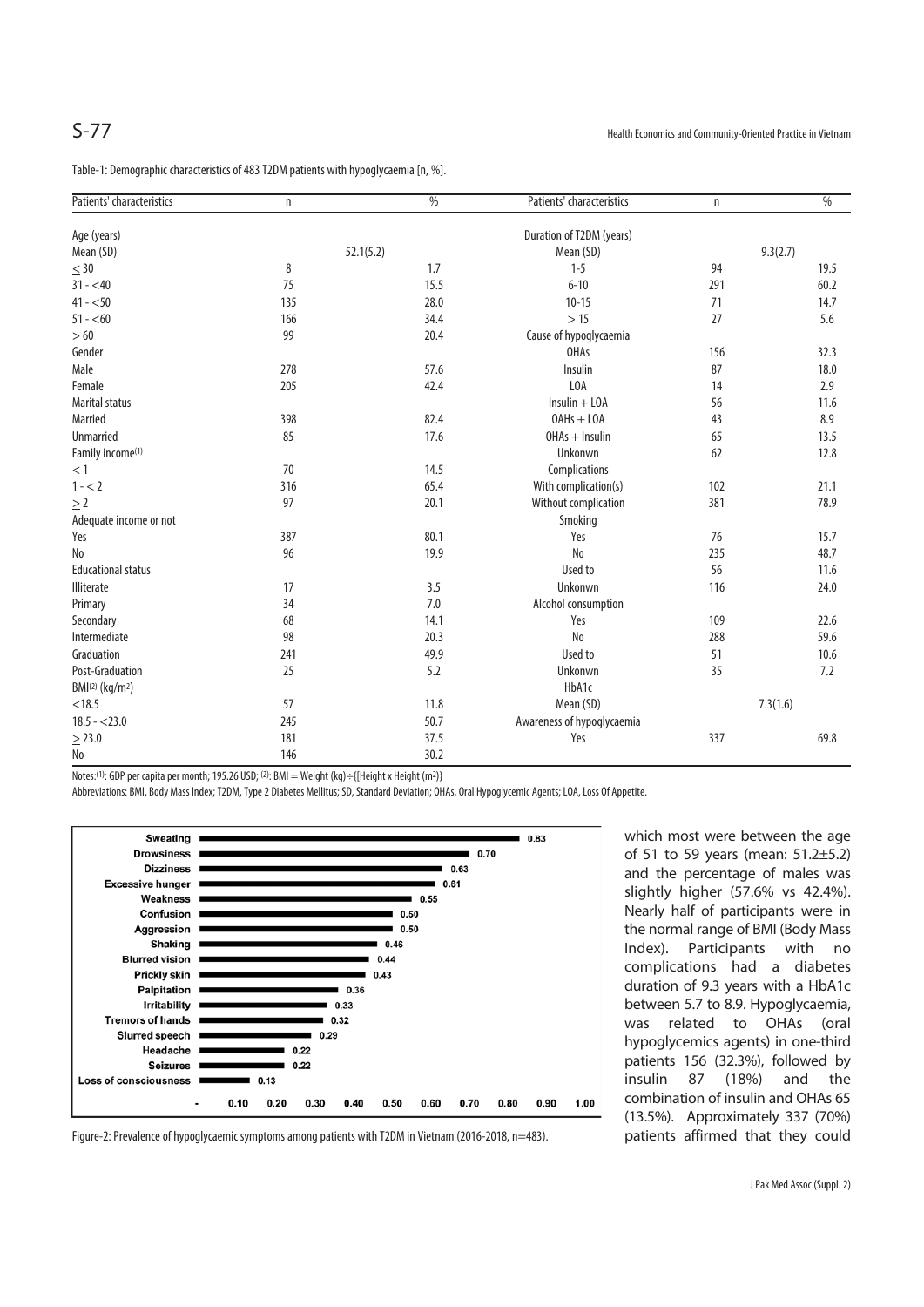Health Economics and Community-Oriented Practice in Vietnam  $S$ 

recognized their hypoglycaemia symptoms. The demographic characteristics are expressed in Table-1.

Nearly half of patients 201(46.2%) suffered symptoms of hypoglycaemiain less than one year, followed by 23.2% of patients with 1-5-year period. The figure for 10-15 year were 8.9% of total patients. Patients with above 15 years were lowest, just 3.1%. Frequency of hypoglycemic symptoms per week was 0-1 for most of patients. T2DM patients who suffered 2-3 time per week was 18.2% compared to 2.1% patients with more than 7 time. Data were presented in Figure-1. The main hypoglycemic symptoms that most of patients with T2DM suffered were sweating and drowsiness (83% and 70% respectively). Half of the patients got features such as dizziness, weakness, aggression, confusion and excessive hunger in their time-life. Seizures, headache and loss of consciousness accounted for lowest percentages among patients (each below than 25%). Prevalence of hypoglycaemic symptoms among T2DM patients in Vietnam was presented in Figure-2.

### **Discussion**

This was a three-year retrospective study conducted with the objective of finding the characteristics of T2DM patients who suffered from hypoglycaemia during admission and hospitalization.

Among 523 eligible T2DM patients, 483 (92.4%) patients experienced at least one symptom of hypoglycaemia. This percentage was similar to the latest studies in Chennai (India)<sup>14</sup> and Petaling Jaya (Malaysia),<sup>15</sup> which were 96% and 82,7% respectively. These numbers were extremely higher than those reported by American Association of Clinical Endocrinologists. Thereby, 55% among 2,350 Americans with T2DM reported having experienced hypoglycaemia.

Background characteristics of patients in this study were similar to the two latest studies from India and Malaysia. The mean age of participants in Malaysian study was  $62.5\pm12.2$  years,<sup>15</sup> higher than in this study (52.1 $\pm$ 5.2). The Malaysian authors also found that age was significantly associated with severe hypoglycaemia (p<0.05). Barnett AH (2010)<sup>16</sup> and Umpierrez GE (2011)<sup>17</sup> reported the same results in their studies. According to Alagiakrishnan K (2010), the aging process became less effective in hypoglycaemia prevention.18 Moreover, hypoglycaemia response in elderly people became weak and the symptoms usually were severe. Diminished autonomic symptoms such as fatigue and headache resulted in late diagnosis of hypoglycaemia.

The majority in the both Malaysian and Vietnamese

participants were neither smokers nor alcohol-drinkers. In 2013, Ahren B explored alcohol consumption as one of contributing risk factors for hypoglycaemia.19 The others indentified risk factors were sulphonylurea therapy, missed meal, delayed exercise and medication irregularly.

Most of patients in Vanishree S's study had T2DM for a duration of equalor less than 10 years (61.2%). similar to those in this study (79.7%). However, a half of Indian patients had experienced hypoglycaemia for 1-5 years, while 46,2% Vietnamese patients had experienced hypoglycaemia for under one year. Vietnamese participants, however, suffered from hypoglycaemia more frequently (0-1 times per week, 73%) than those in India (rarely, 51%). The frequency of hypoglycaemia in T2DM depends on the degree and the type of diabetes management. Bahijri S (2013) reported that among those who received the standard diabetes management, the frequency of mild hypoglycaemia was 1.5 episodes per patient per year and the frequency of severe hypoglycaemia was 0.02 episodes per patient per year.20

The prevalence of hypoglycaemia symptoms in the two studies were slightly different from each other. In India, weaknesses was the most-observed symptom (76.2%) whereas seizure was the least-observed (0,8%). These figures in this study were 55% and 22% respectively. Vietnamese patients experienced most from sweating (83%) and least-experienced from loss of consciousness (13%).

In this study, the main cause of hypoglycaemia was OHAs (n=156, 32.3%). This finding was different from the others. The Malaysian study found insulin intake on admission and during hospital stay to be the main cause (n=404, 71.4%). In addition, they proved that insulin consumption was associated with the severity of hypoglycaemia episodes (p=0.0001). The Indian study also found the significant difference on the percentage of hypoglycaemia episodes between the two groups of medication usage: only OHAs versus insulin with OHAs (p=0.003). Insulin was also considered to be associated with the frequency of hypoglycaemia in previous studies. It was indicated by Miller CD (2001) that the prevalence of hypoglycaemic symptoms was 12% in patients on a diet alone, 16% in patients using OHAs alone, and 30% among those using insulin. Severe hypoglycemic symptoms, moreover, were observed only among patients using insulin.21

This study has limitations that should be considered. Although severities (mild, moderate, severe) is one of the most important parameters in hypoglycaemia assessment, this study could not document it, due to the